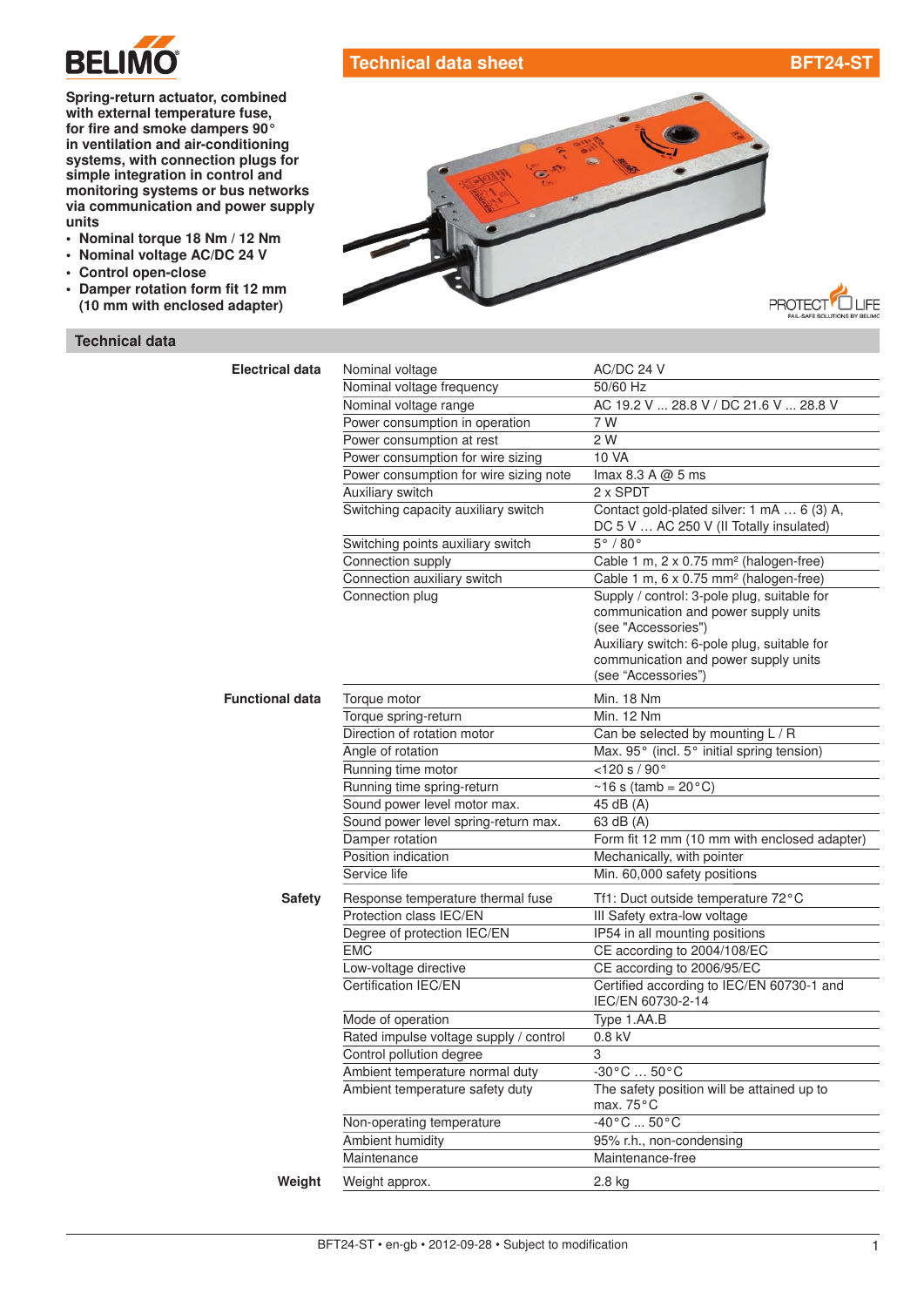BFT24-ST [Spring-return actuator](http://planetaklimata.com.ua/katalog-proizvoditeli/Belimo/) 90°, AC/DC 24 V, 18 Nm / 12 Nm, with plug, ext. thermal fuse



| Safety notes                 |                                                                                                                                                                                                                                                                                                                                                                                                                                                                                                                                                                                                                                                                                                                                                                                                     |
|------------------------------|-----------------------------------------------------------------------------------------------------------------------------------------------------------------------------------------------------------------------------------------------------------------------------------------------------------------------------------------------------------------------------------------------------------------------------------------------------------------------------------------------------------------------------------------------------------------------------------------------------------------------------------------------------------------------------------------------------------------------------------------------------------------------------------------------------|
|                              | • The actuator is not allowed to be used outside the specified field of application,<br>especially in aircraft or in any other airborne means of transport.<br>• The actuator is adapted and mounted to the fire and smoke damper by the damper<br>manufacturer. For this reason, the actuator is only supplied direct to safety damper<br>manufacturers. The manufacturer then bears full responsibility for the proper<br>functioning of the damper.<br>• The device may only be opened at the manufacturer's site. It does not contain any<br>parts that can be replaced or repaired by the user.<br>• The device contains electrical and electronic components and is not allowed to be<br>disposed of as household refuse. All locally valid regulations and requirements must<br>be observed. |
| <b>Product features</b>      |                                                                                                                                                                                                                                                                                                                                                                                                                                                                                                                                                                                                                                                                                                                                                                                                     |
| <b>Mode of operation</b>     | The actuator moves the damper to the operating position while tensioning the return<br>spring at the same time. The damper is turned back to the safety position by spring<br>energy when the supply voltage is interrupted.                                                                                                                                                                                                                                                                                                                                                                                                                                                                                                                                                                        |
| <b>External thermal fuse</b> | If the ambient temperature of 72°C is exceeded, the thermal fuse Tf1 responds.<br>The function of the thermal fuse and the test button is only warranted if the actuator is<br>connected to the power supply and has reached its operating position.                                                                                                                                                                                                                                                                                                                                                                                                                                                                                                                                                |
| <b>Signalling</b>            | Two microswitches with fixed settings are installed in the actuator for indicating the<br>damper end positions.<br>The position of the damper blade can be read via a mechanical position indicator.                                                                                                                                                                                                                                                                                                                                                                                                                                                                                                                                                                                                |
| <b>Manual operation</b>      | Without power supply, the damper can be operated manually and fixed in any required<br>position. It can be unlocked manually or automatically by applying the supply voltage.                                                                                                                                                                                                                                                                                                                                                                                                                                                                                                                                                                                                                       |
| <b>Connecting</b>            | The actuator is equipped with a connection plug. This means that it can be integrated<br>via a communication and power supply unit (see "Accessories") in the control and<br>monitoring systems (e.g. SBS control) or in bus networks (e.g. MP bus solutions).<br>Connection plug                                                                                                                                                                                                                                                                                                                                                                                                                                                                                                                   |



Accessories

| <b>Description</b>                                                                                     | Data sheet name |
|--------------------------------------------------------------------------------------------------------|-----------------|
| Thermoelectric tripping devices                                                                        | BAE72           |
|                                                                                                        | BAE72-F-ST      |
| Thermoelectric tripping devices with control key                                                       | BAE72-S         |
|                                                                                                        | BAE72-S-F-ST    |
| Auxiliary switch, 2 x SPDT, 6 A (2.5 A), AC 250 V                                                      | <b>SN2-C7</b>   |
| Cable set with plug, $L = 0.5$ m for BF and BLF on communication and<br>power supply units             | ZST-BS          |
| Communication and power supply unit for integration in SBS control<br>networks                         | BKN230-24       |
| Communication and power supply unit for integration in SBS control and BKN230-24-C-<br>MP bus networks | <b>MP</b>       |
| Adapter with clamp for rotary axes up to 20 mm for BF and BLF                                          | ZK-BF           |
| Adapter with DM18 rotary axis, $L = 33$ mm for BF. and BLF.                                            | ZA18-BF         |
| Adapter 12/8 mm for BF and BLF                                                                         | ZA8-BF          |
| Adapter 12/11 mm for BF and BLF                                                                        | ZA11-BF         |
| Bracket for SN2-C7 auxiliary switch for BF. and BR.                                                    | ZSN-BF          |
|                                                                                                        |                 |